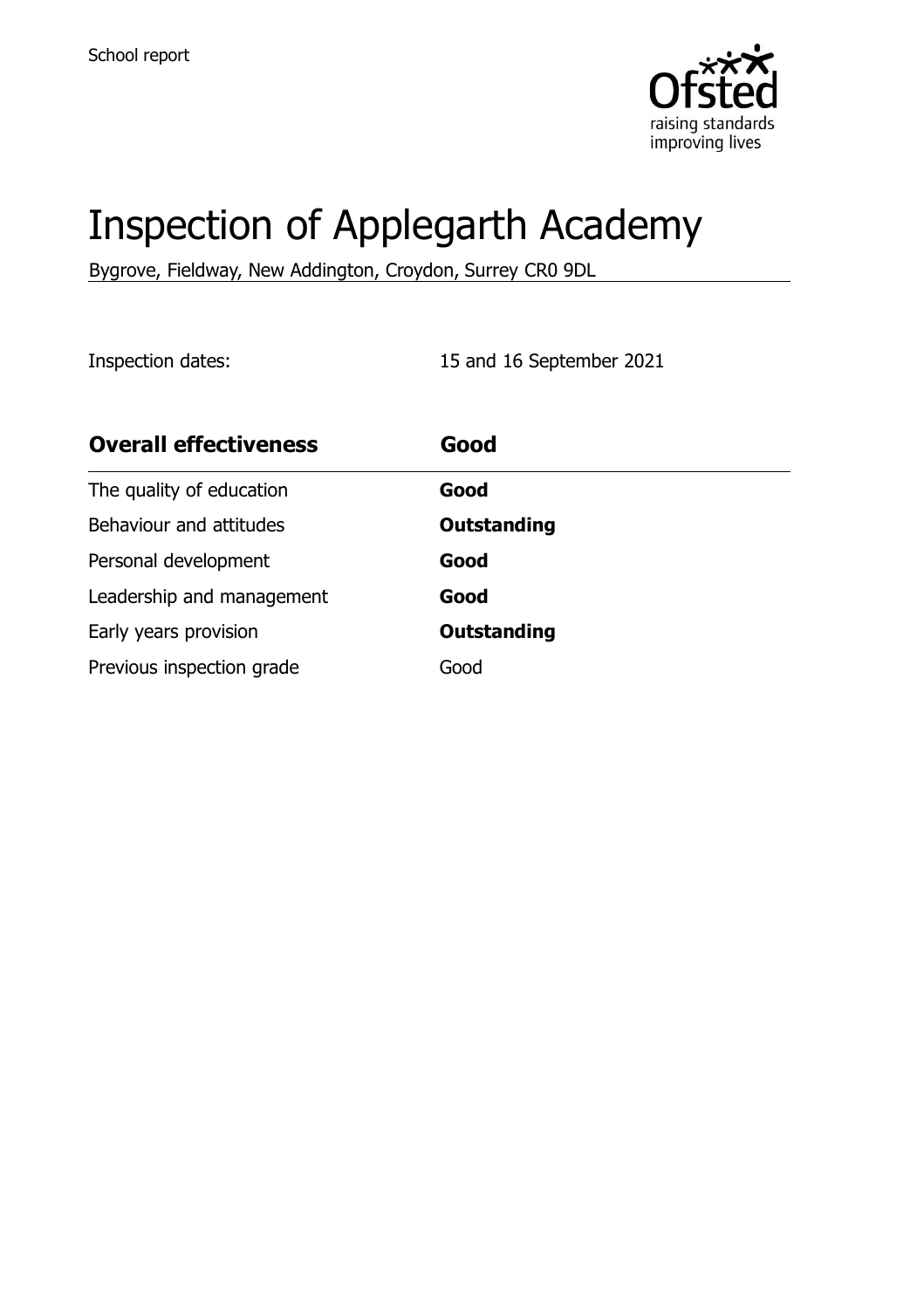

# **What is it like to attend this school?**

Pupils told inspectors how much they enjoy coming to school. They like their learning in a wide range of subjects, from mathematics to music.

Adults set high expectations for all pupils. This includes pupils with special educational needs and/or disabilities (SEND). Leaders' ambition and well-designed activities enable pupils across the school to achieve well. Children in early years get a strong start in all the areas of learning, including reading and mathematics. Reading is a top priority across the school.

Pupils behave exceptionally well. There is very little bullying. If it does occur, it is managed effectively. Pupils of all ages learn to be respectful of people's differences. Adults teach pupils how to work well together and how to listen to each other. Pupils take responsibility for their own behaviour and help each other. If there is unkindness, pupils are confident adults will sort it out. Pupils told inspectors they feel safe and valued.

Pupils celebrate their achievements, both large and small. They have a variety of different 'cheer' routines, such as 'the firework show'. This might be for learning, attendance, or a contribution to the class. Pupils and staff delight in these celebrations. Everyone participates enthusiastically with the sounds and actions.

## **What does the school do well and what does it need to do better?**

Leaders have developed a curriculum which is ambitious in scope and depth. Subject plans are detailed. Leaders sequence work so that it builds carefully on what pupils have learned before. This starts in the early years.

Leaders make sure pupils learn to read with confidence. This means that pupils can access the full curriculum as they move up the school. Leaders use assessment information to make sure that weaker readers get the targeted support to help them improve. Leaders and teachers select class reading books carefully. As a result, pupils enjoy reading and become fluent readers.

Children start to learn phonics in Nursery. Staff in all year groups have received training in phonics. They know how to model sounds for children. Staff always insist that children blend and segment words correctly. They make sure that children do not guess words or rely on pictures to help them. Adults check children's progression in phonics regularly. Children get exactly the help they need so that they do not fall behind. Parents and carers said how pleased they were that their children had learned to read quickly.

In addition to reading and mathematics, leaders make sure that children in the early years make progress through the curriculum in all the areas of learning. Teachers choose activities which provide a strong foundation for the wide range of subjects in later years. Children are exceptionally well prepared for Year 1.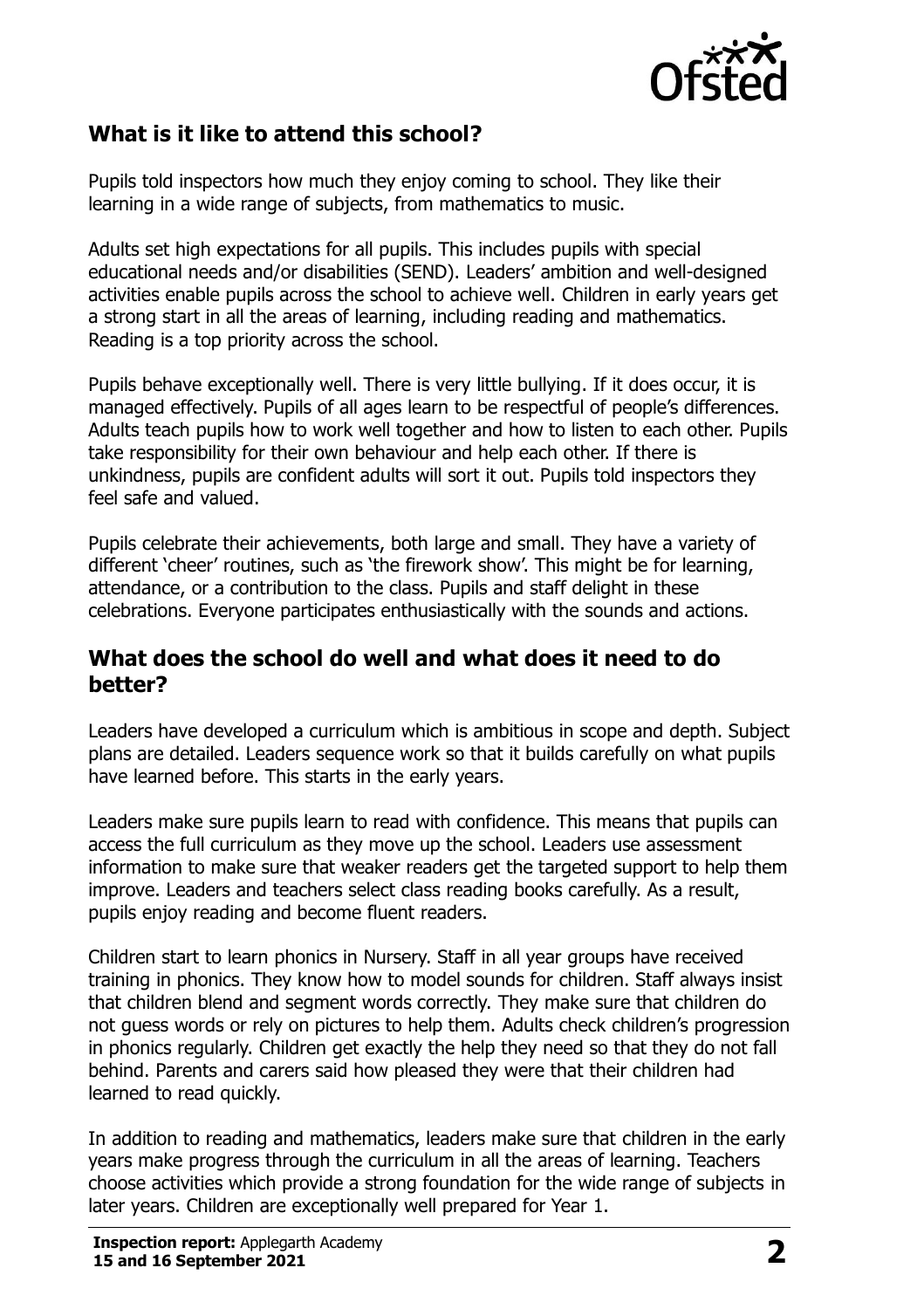

Mathematics is strong across the school. Leaders have assessed pupils following the national lockdowns. They have adapted their plans to cover any areas of weakness. Pupils revisit work and deepen their understanding in the class 'maths meetings'. Staff are enthusiastic and have expert knowledge in the subject. Almost all pupils that inspectors spoke with said that mathematics was their favourite subject.

Leaders ensure that pupils revisit subject knowledge. For example, in a history unit, pupils used their knowledge of art to study the First World War artist Paul Nash. Teachers plan activities which help pupils retrieve and recall knowledge from previous learning. Pupils enjoy these activities and said that they help them learn. In science, pupils can recall the characteristics of different animal groups. Year 6 pupils can explain concepts such as the meaning of 'warm blooded'. However, sometimes, pupils struggle to remember and understand the knowledge they have been taught in some subjects.

Pupils with SEND are well supported. This is the case in both the enhanced learning provision (ELP) and in the wider school. Leaders use their knowledge and experience to set high expectations for these pupils. They ensure that staff have the resources and training they need so that pupils achieve well. Leaders work well with other professionals to support pupils' language development.

The school values, such as collaboration and communication, are a big part of school life. These values have a positive impact on pupils' attitudes. Pupils' behaviour is excellent. Learning in classes is not disrupted. Pupils are friendly and kind. Their positive attitudes contribute to a warm atmosphere throughout the school. Everywhere is orderly and calm. Pupils can speak confidently with visitors.

Leaders emphasise the importance of developing pupils' character. Pupils understand respect and tolerance. They have a wide range of opportunities to learn about these concepts in lessons. For example, leaders choose class reading texts which help pupils understand people's differences. However, pupils do not have sufficiently rich opportunities to develop their own particular talents and interests beyond the curriculum.

The trust and governors provide strong support to leaders and staff. Staff were positive when talking about the support from leaders and the trust. For example, they value high-quality subject training. Leaders are mindful of staff's workload and well-being.

# **Safeguarding**

The arrangements for safeguarding are effective.

Members of the safeguarding team are knowledgeable and experienced. They have developed a 'tell an adult' culture. Pupils can talk to learning mentors in the playground and use 'worry boxes' in classrooms.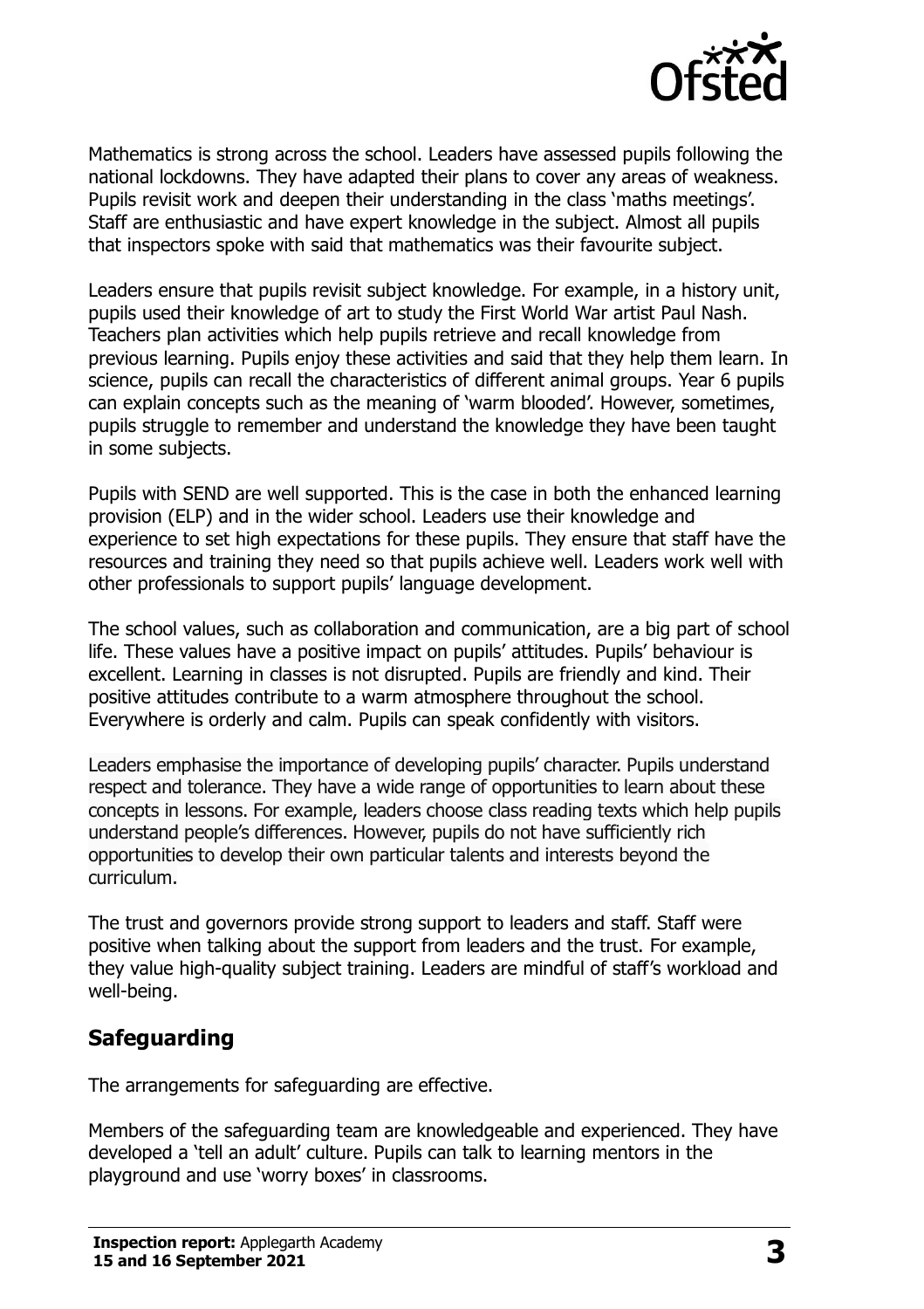

Staff are well trained and understand their responsibilities to report any concerns. In this way, leaders identify pupils in need of help. They have set up a range of effective partnerships with the local authority and external agencies. This helps to ensure that pupils and their families get the right support. Leaders complete preemployment checks on all staff and record these correctly.

# **What does the school need to do to improve?**

#### **(Information for the school and appropriate authority)**

- The effect of leaders' actions to develop the curriculum is uneven. Pupils do not consistently remember and understand key ideas in some subjects. Leaders should refine the delivery of the curriculum to ensure that pupils remember the intended knowledge securely in all subjects.
- Pupils do not have rich and varied opportunities which aim to promote their personal development outside the taught curriculum. This means that the range of provision is not as wide as it could be. Leaders should find ways to encourage pupils to further develop their talents and interests.

### **How can I feed back my views?**

You can use [Ofsted Parent View](http://parentview.ofsted.gov.uk/) to give Ofsted your opinion on your child's school, or to find out what other parents and carers think. We use information from Ofsted Parent View when deciding which schools to inspect, when to inspect them and as part of their inspection.

The Department for Education has further [guidance](http://www.gov.uk/complain-about-school) on how to complain about a school.

If you are the school and you are not happy with the inspection or the report, you can [complain to Ofsted.](http://www.gov.uk/complain-ofsted-report)

### **Further information**

You can search for [published performance information](http://www.compare-school-performance.service.gov.uk/) about the school.

In the report, '[disadvantaged pupils](http://www.gov.uk/guidance/pupil-premium-information-for-schools-and-alternative-provision-settings)' refers to those pupils who attract government pupil premium funding: pupils claiming free school meals at any point in the last six years and pupils in care or who left care through adoption or another formal route.

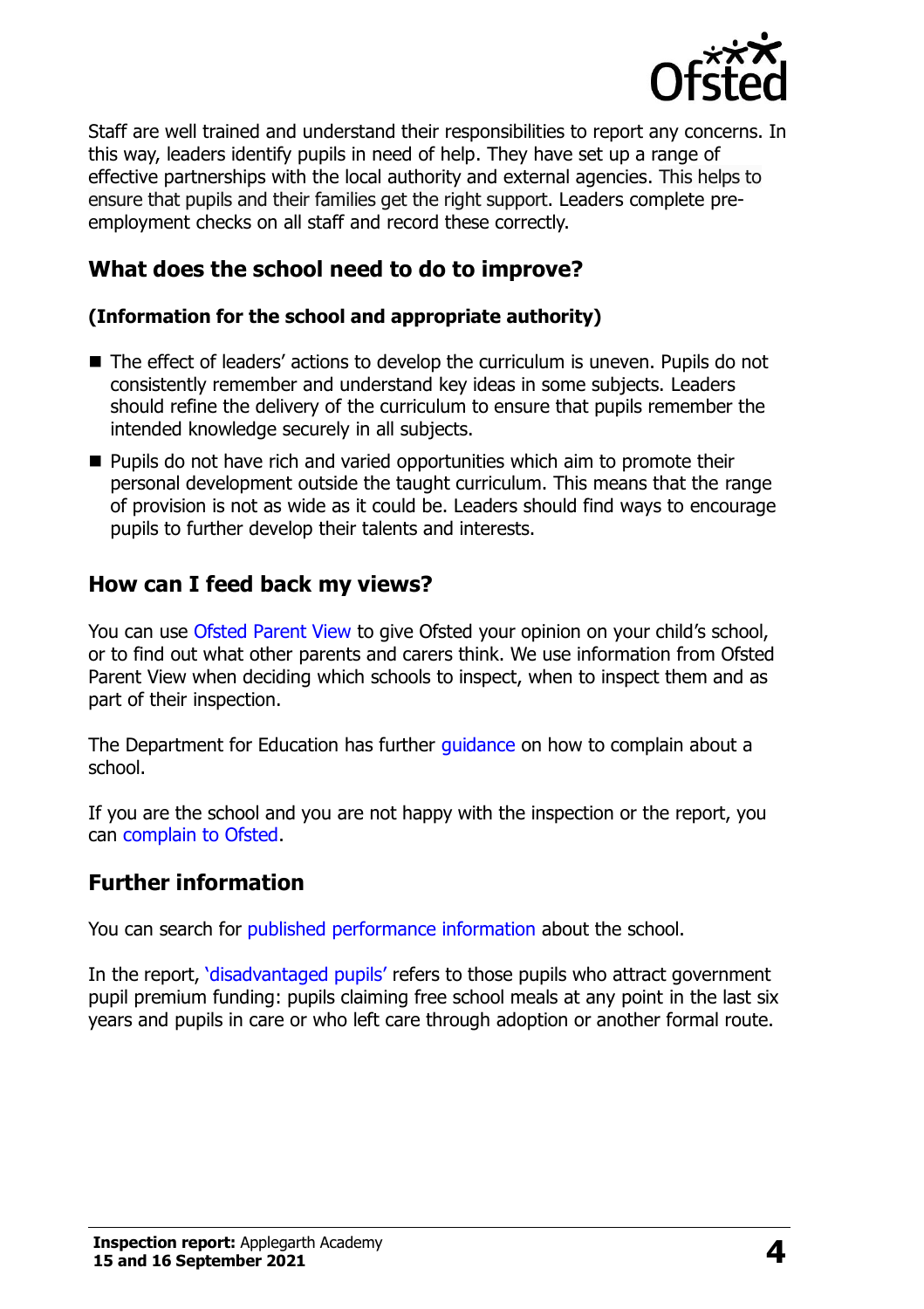

# **School details**

| Unique reference number             | 139393                                                       |
|-------------------------------------|--------------------------------------------------------------|
| <b>Local authority</b>              | Croydon                                                      |
| <b>Inspection number</b>            | 10200598                                                     |
| <b>Type of school</b>               | Primary                                                      |
| <b>School category</b>              | Academy sponsor-led                                          |
| Age range of pupils                 | 3 to 11                                                      |
| <b>Gender of pupils</b>             | Mixed                                                        |
| Number of pupils on the school roll | 459                                                          |
| <b>Appropriate authority</b>        | Board of trustees                                            |
| <b>Chair of trust</b>               | Rama Venchard                                                |
| <b>Headteacher</b>                  | John Halliwell (Executive Headteacher)                       |
| Website                             | https://applegarthacademy.org/                               |
| Date of previous inspection         | 26 March 2019, under section 8 of the<br>Education Act 2005. |

# **Information about this school**

- Applegarth Academy is a member of the STEP (Striving Together for Excellence in Partnership) multi-academy trust.
- The school curriculum is planned on a biennial basis and organised as three twoyear cycles from Year 1 to Year 6.
- English is taught by 'stage not age' from Year 1 to Year 6. This means that leaders use assessment to group pupils according to their knowledge of English.
- Croydon local authority has a specially resourced provision for pupils with SEND based at the school. This is the ELP for pupils with a developmental language disorder. There are 19 pupils on roll.
- The school does not use alternative provision.

# **Information about this inspection**

The inspectors carried out this inspection under section 5 of the Education Act 2005.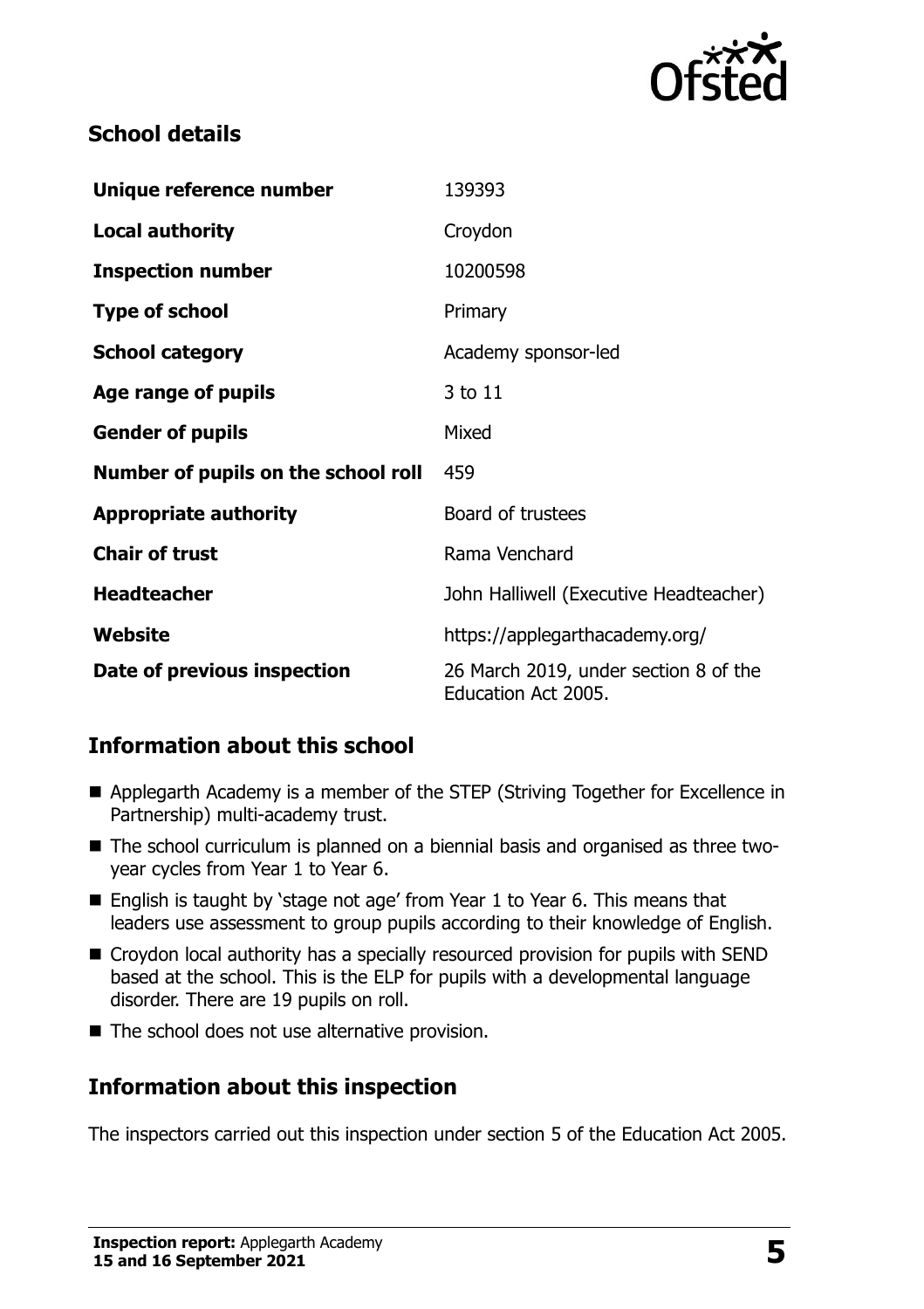

- This was the first routine inspection the school received since the COVID-19 pandemic began. Inspectors discussed the impact of the pandemic with the school leaders, and have taken that into account in their evaluation.
- Inspectors met with the headteacher and senior leaders.
- The lead inspector held a remote meeting with the chair of governors and a trustee. Meetings were also held with trust officers.
- Inspectors carried out deep dives in these subjects: early reading, mathematics, art and music. Inspectors visited classes, including those in early years and the ELP. Inspectors looked at subject plans and pupils' work, met with pupils and held discussions with teachers and subject leaders.
- Inspectors also looked at a wide range of subject curriculum plans, held meetings with pupils to talk about their learning and review their work and visited lessons.
- Inspectors met with the designated safeguarding lead, reviewed the single central record and records of safeguarding and behaviour. Inspectors talked with staff about the impact of their safeguarding training and to pupils about how safe they feel in school. The lead inspector discussed safeguarding with the chair of governors.
- Inspectors spoke informally to parents at the start of the day, visited an assembly, met with representatives of the pupil parliament and observed pupils around the school at breaktime and lunchtime. The responses to Ofsted's surveys for pupils, parents and staff were also considered.

#### **Inspection team**

| Janet Hallett, lead inspector | Her Majesty's Inspector |
|-------------------------------|-------------------------|
| Aliki Constantopoulou         | Her Majesty's Inspector |
| David Boyle                   | Ofsted Inspector        |